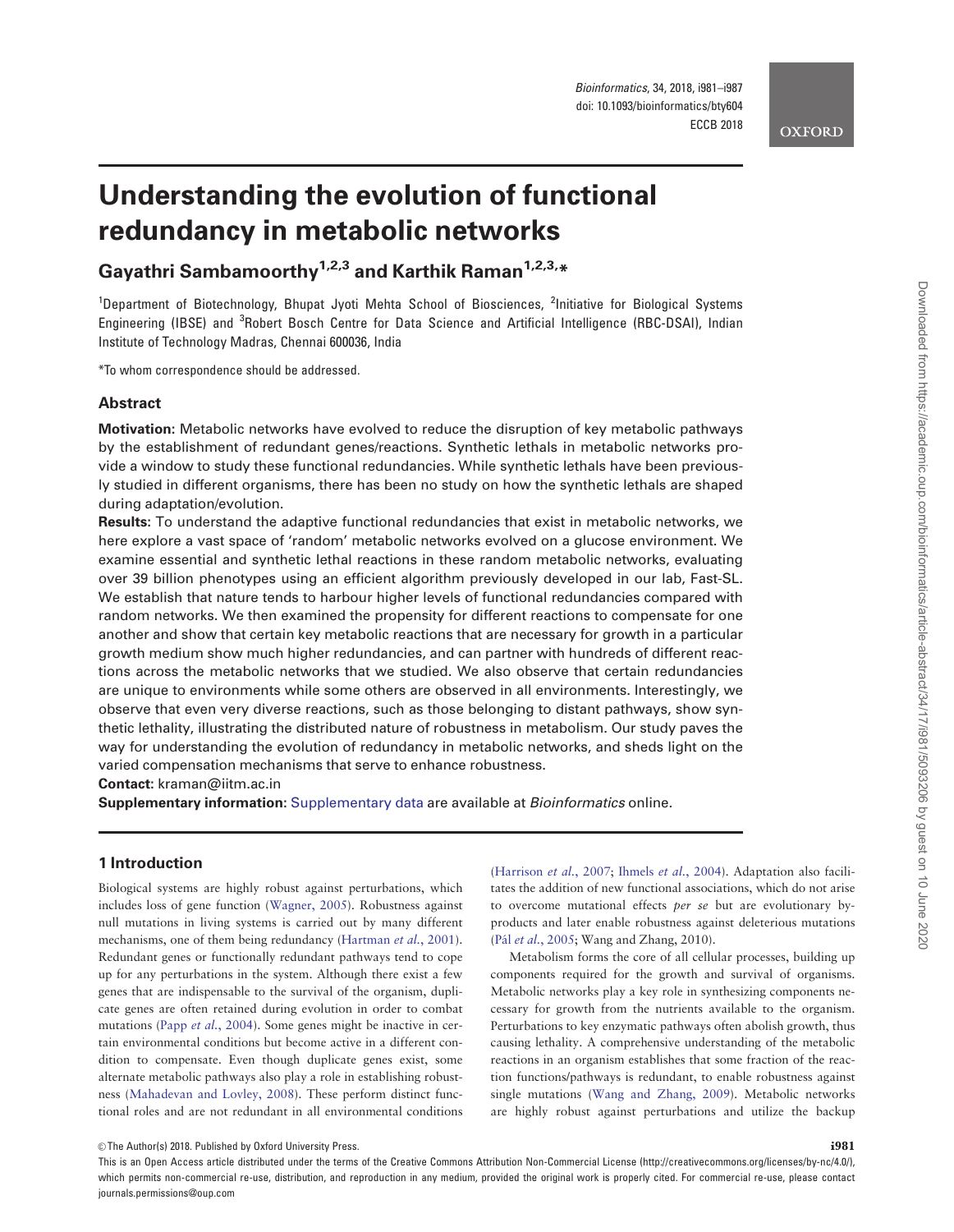reactions/pathways that exist to compensate any lethal damage to the organism (Behre et al.[, 2008](#page-6-0)).

Synthetic lethality refers to functional associations that exist between genes/reactions that compensate for one another upon single gene deletions ([Hartman](#page-6-0) et al., 2001). Synthetic lethals refer to a pair of reactions that perform distinct functionalities although they enable organisms to combat lethal perturbations in the system. A synthetic double lethal (DL), therefore, consists of a pair of reactions, which when deleted individually enable the organism to survive, but when deleted together results in lethality. Synthetic DLs enable an organism to survive single mutations/knock-outs, thus enhancing the robustness of the metabolic networks. In a majority of the cases, one reaction involves in a key metabolic pathway and upon deletion of the reaction, fluxes are re-routed through the lethal pair to enable the growth of the organism (Ghim et al.[, 2005;](#page-6-0) Güell et al.[, 2014\)](#page-6-0). Synthetic lethals play an important role in providing backup functions, thus, helps the organism sustain perturbations. Experimental identification of these synthetic lethals through highthroughput techniques is still difficult ([Kaelin Jr, 2005\)](#page-6-0). Therefore, many computational methods, based on flux balance analysis (FBA) [\(Varma and Palsson, 1994](#page-6-0); [Kauffman](#page-6-0) et al., 2003), have been developed in the past, viz. SL Finder (Suthers et al.[, 2009](#page-6-0)), MCSEnumerator ([von Kamp and Klamt, 2014](#page-6-0)) and Fast-SL ([Pratapa](#page-6-0) et al., 2015). Of these, Fast-SL, developed previously in our laboratory, provides a very efficient way to predict synthetic lethals in a large number of networks, under different growth conditions.

With the above perspective, we aimed to address some of the key questions: How do metabolic networks evolve to acquire new functional redundancies? How do reactions compensate for one another under perturbation? Do the redundancies vary based on the environmental conditions? Does evolution retain native functional redundancies? We build on a previously reported methodology to evolve metabolic networks in silico [\(Barve and Wagner, 2013\)](#page-6-0) to answer these questions. We generated 2000 metabolic networks in minimal glucose environment and identified single lethals and DLs in these random metabolic networks. We show that across networks, many reactions compensate for one another under various environmental conditions. We observed that key functional reactions evolve to acquire new redundancies and that they tend to partner with a higher number of reactions. We also noticed that real networks possess a significantly higher number of essential reactions and redundant reactions when compared with random networks. We further found that reactions which play very different functional roles can form redundancies in different environmental conditions. Our results also suggest that some of the functional redundancies are environment specific and some compensate for one another in all environmental conditions. Overall, our approach builds towards a much better understanding of the evolution of functional redundancies in metabolism.

# 2 Methods

## 2.1 Universe of possible reactions

The 'universe' of possible reactions is the set of all the biochemical reactions that are known to occur in organisms. The reaction universe was adapted from a previously described, pruned dataset from [Szappanos](#page-6-0) et al. (2016), which is based on the ModelSEED database (Henry et al.[, 2010](#page-6-0)). This universal set of reactions consists of 5162 reactions, including exchange and transport reactions, comprising 2805 metabolites.

#### 2.2 Flux balance analysis

The cornerstone of our analyses is the ability to predict the growth phenotype of any given metabolic network. For this, we employ FBA, which is a widely used constraint-based approach to identify an optimized flux distribution, for a given metabolic network, based on maximizing/minimizing a given (linear) objective function ([Varma and Palsson, 1994;](#page-6-0) [Kauffman](#page-6-0) et al., 2003). FBA solves a linear programming problem to identify a flux distribution, assuming that the network is in steady state. The formulation of FBA is as below:

$$
\max \quad \mathbf{c}^T \mathbf{v} \quad s.t. \quad \mathbf{S} \mathbf{v} = 0 \tag{1}
$$

where c denotes the objective function, v is the vector of fluxes of all the biochemical reactions and S corresponds to the stoichiometric matrix, of dimensions  $m \times r$  that encodes the stoichiometry of all m metabolites in  $r$  reactions present in the network. FBA is a reliable method to predict the growth rate of organisms in many conditions (Blank et al.[, 2005;](#page-6-0) Papp et al.[, 2004;](#page-6-0) [Harrison](#page-6-0) et al., 2007; [Szappanos](#page-6-0) et al., 2016) and has been previously used for studying metabolic network robustness and plasticity (Barve et al.[, 2012;](#page-6-0) [Almaas](#page-6-0) et al., 2005; [Barve and Wagner, 2013;](#page-6-0) Güell et al.[, 2014](#page-6-0)).

#### 2.3 Generation of random networks

Random networks were generated using a modification of the previously devised method developed by [Barve and Wagner \(2013\).](#page-6-0) The method uses a Markov-chain Monte Carlo (MCMC) approach to swap a random reaction from a known genome-scale metabolic network with a randomly selected reaction from the universe. At each random swap, an FBA was performed to evaluate the growth of the generated network on a given carbon source. The threshold for identifying growth on a particular carbon source was set to 5% of the wild-type flux, i.e. the biomass flux of E.coli in that particular carbon source. We generated 2000 such random networks starting from the E.coli iAF1260 metabolic network (1983 reactions  $+303$ exchange reactions), with each random network produced as a result of 5000 such reaction swaps. For each of the random networks, a genotype vector was obtained, which denotes the presence/absence of reactions from the universe. Each of our random networks includes all 553 exchange reactions from the universe, resulting in metabolic networks each having 2536 reactions.

#### 2.4 Growth in different environments

We analysed synthetic lethals and the growth capabilities of the metabolic networks in a set of ten environments, a subset of the fifty environments reported earlier [\(Barve and Wagner, 2013\)](#page-6-0). These are minimal growth environments that contain oxygen, ammonium, inorganic phosphate, sulphate, sodium, potassium, cobalt, iron, protons, water, molybdate, copper, calcium, chloride, magnesium, manganese and zinc along with a sole carbon source that differs for each environment considered. We considered the 10 different carbon sources based on their biochemical diversity; these included pyruvate (Pyr), D-glucose (Glu), acetate (Ace), D-fructose (Fru), D-galactose (Gal), D-xylose (Xyl), lactose (Lac), inosine (Ino), D-sorbitol (Sor), trehalose (Tre). The random networks generated were analysed for growth in each of the above ten environments using FBA, and a phenotype vector (of length 10) was formed for each of the random networks. The phenotype vector is a bit vector indicating the growth ('1')/no growth ('0') phenotype of each of the random networks in the ten different environments considered.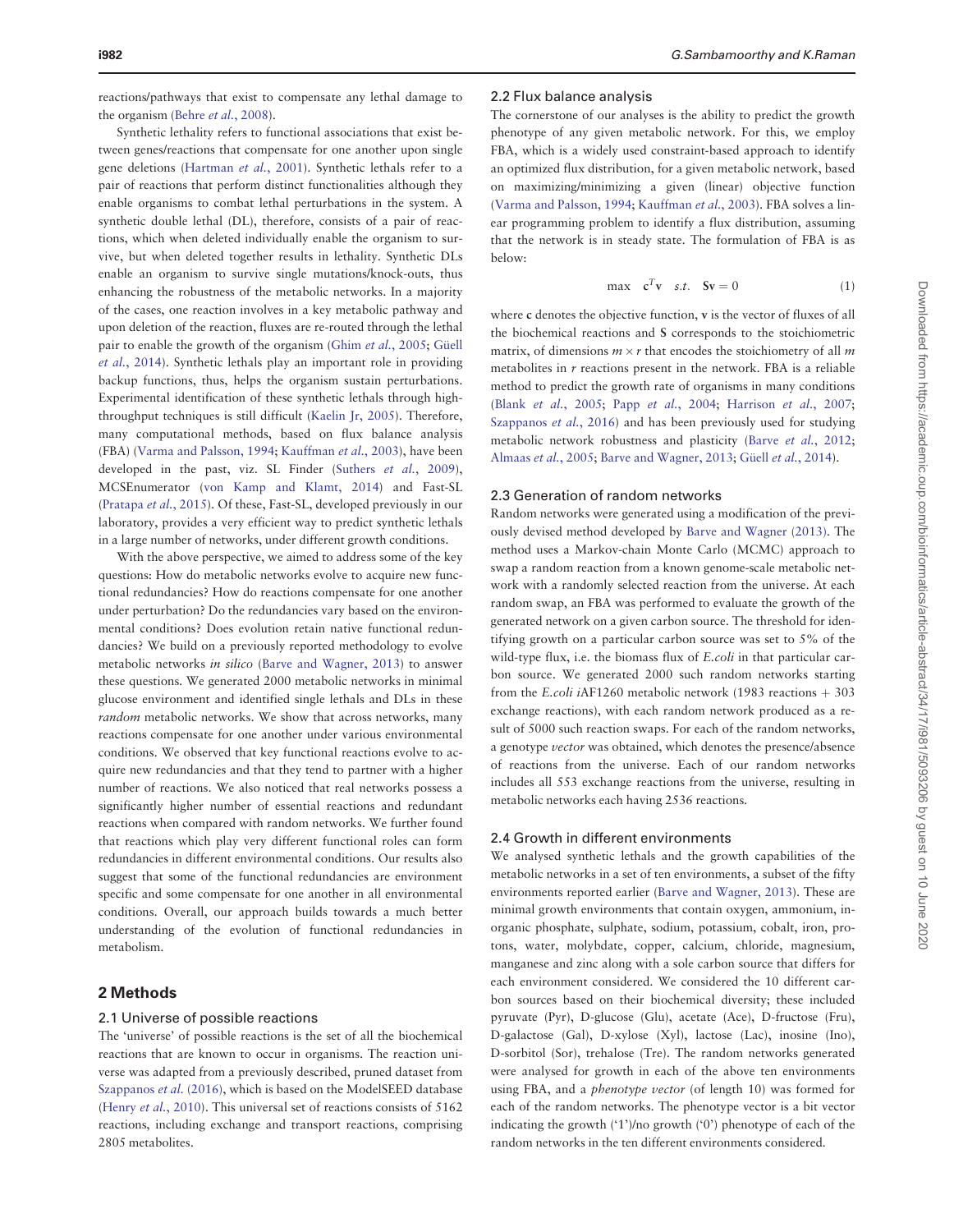

Fig. 1. Violin plots showing the distribution of (A) single lethals and (B) double lethals, in random networks across 10 different environments. The 'violins' illustrate the distribution of the lethals in each of the environments. The black band denotes the mean number of lethals in random networks, and the red band denotes the median. The number of lethals in the E.coli model iAF1260 is indicated by a blue band

#### 2.5 Identification of synthetic lethals

Synthetic lethals in the metabolic networks were identified using Fast-SL ([Pratapa](#page-6-0) et al., 2015). Fast-SL rapidly and efficiently identifies synthetic lethals by pruning the search space followed by a subsequent exhaustive enumeration of all possible combinations in the pruned space. This enables us to perform synthetic lethality studies at a scale not possible before. Overall, we studied synthetic lethals by efficiently evaluating all possible double deletion phenotypes for 2000 metabolic networks in ten different environments -1983  $\mathfrak{Z}$ - $\sqrt{2}$  $\times$  2000  $\times$  10  $\approx$  39 billion double deletions) using Fast-SL, identifying hundreds of thousands of synthetic lethals. For the purposes of simulation, we defined lethality as the inability to produce 1% of wild-type growth rate (biomass flux).

## 3 Results

We evolved metabolic networks starting from E.coli iAF1260 and performed exhaustive analyses of the single and DLs in the evolved networks. We analysed how the redundancies are comparable with the E.coli network and how they differ in various environmental conditions. Further, we study how different reactions can form functional redundancies. We also compare the lethals in the universe set of reactions with those in the random networks.

# 3.1 E.coli harbours a higher level of redundancy compared with random networks

Identification of lethals in random networks establishes the essentiality of reactions for the growth of organisms in particular growth conditions. Identification of reactions that can form DL sets in random networks helps to identify the different possible compensation mechanisms that can occur. In order to figure out the possible single lethals and DL pairs that could exist in metabolic networks, we generated 2000 random networks with a constraint for growth on glucose. For each of the 2000 random networks, single lethals and DLs were identified using Fast-SL (as described in Section 2).

Single and synthetic DL reactions were identified in all 10 environments (Fig. 1). In glucose, the essential reactions in random networks varied from 229 to 319. The mean number of single lethals that existed in random networks was 262, as against 266 lethals in

E.coli iAF1260. Around 20% of the random networks had single lethals between 260 and 265. The E.coli iAF1260 model contains essential reactions significantly higher than the mean (and median) of the essential reactions that existed in random networks. Figure 1A also shows the distribution of single lethals for all the environments in random networks.

We also analysed the synthetic DLs in random networks and E.coli (Fig. 1B). As an illustration, in glucose environment, observations of DLs in random networks showed that there exist networks which have as low as 48 synthetic DLs. Also, the maximum number of DLs that we observed in a random network was 294 (in glucose environment). The mean number of DLs that were identified in the 2000 random networks was 108. Around 17% of the networks had DLs between 90 and 100. However, the real network, E.coli iAF1260, contains 126 DLs, higher than the average number of DLs in random networks. Figure 1B shows the distribution of the DLs found in all the environments compared with those in E.coli.

Also, the fraction of networks that have single lethals and DLs less than the real network was computed as in [Table 1](#page-3-0). The results show that, in almost all environments, the fraction is greater than 0.5. This suggests that real networks possess a significantly higher fraction of essential reactions and compensation mechanisms than random networks.

To find if the real networks had a higher level of redundancy when compared with random networks, we performed the sign test to compare the number of lethals in E.coli with those that are present in random networks. We found that in the case of single lethals, eight environments had a P-value < 0.05 ([Supplementary Table S1](https://academic.oup.com/bioinformatics/article-lookup/doi/10.1093/bioinformatics/bty604#supplementary-data)), indicating that the number of essential reactions in E.coli is significantly higher than that in random networks, with exceptions in the environments acetate and inosine. As in the case of DLs, the sign test resulted in a P-value < 0.01 [\(Supplementary Table S1\)](https://academic.oup.com/bioinformatics/article-lookup/doi/10.1093/bioinformatics/bty604#supplementary-data) for nine environments, signifying that the real network has more number of redundant reactions when compared with random networks with the exception being that of lethals in acetate environment. Acetate is an outlier since we could identify only four networks that could show growth out of the 2000 random networks generated on glucose environment.

We further went ahead to identify how many of the DLs in E.coli exist in random networks. Multiple scenarios are possible: first, the DL may exist as is in the random network. In this case,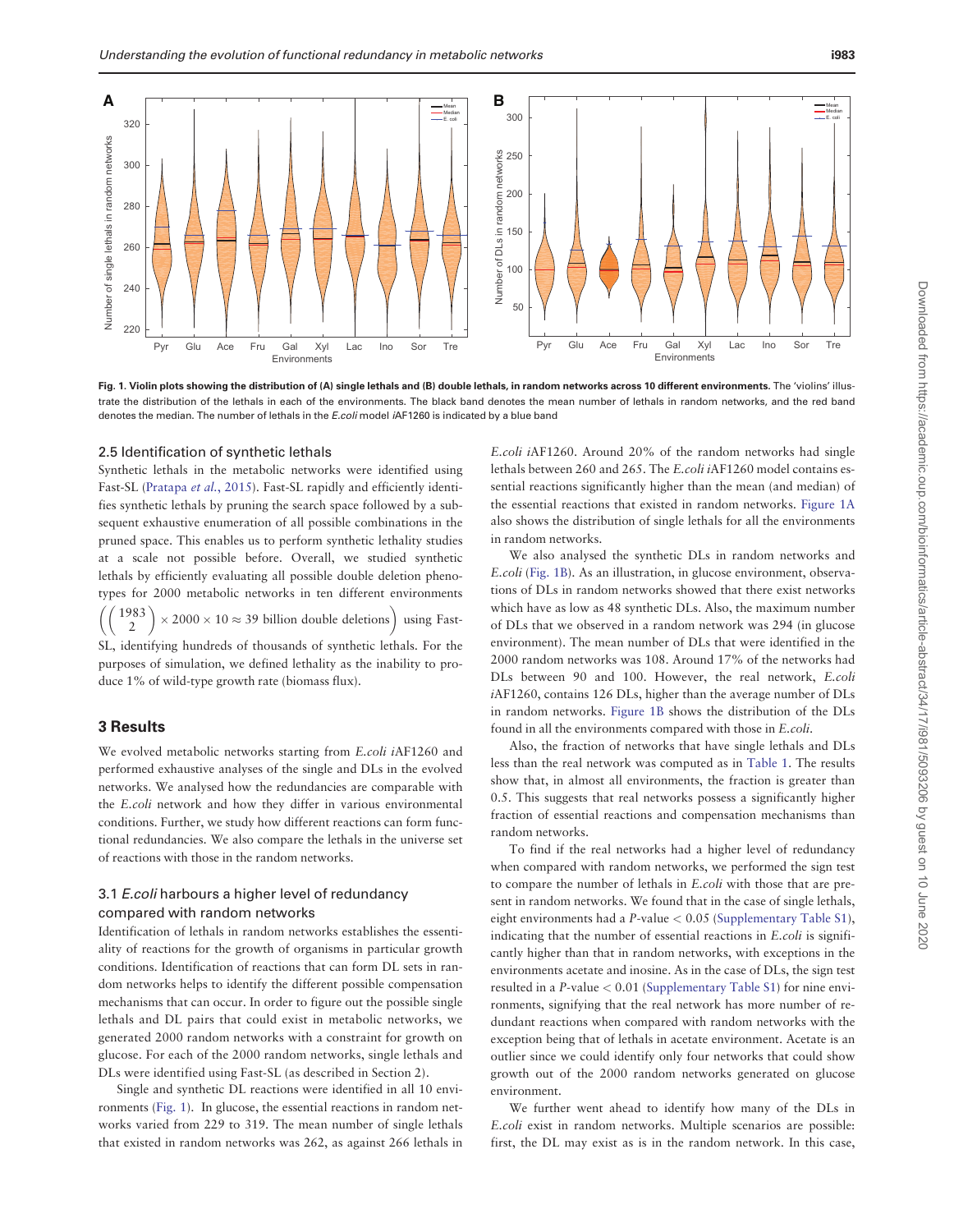<span id="page-3-0"></span>

| Growth environments                                                                                                             |  |  |  |  | Glu Ace Fru Gal Xyl Lac Ino Sor Tre |  |
|---------------------------------------------------------------------------------------------------------------------------------|--|--|--|--|-------------------------------------|--|
| Fraction of random networks having fewer single lethals than E.coli 0.676 0.619 1.000 0.632 0.633 0.627 0.558 0.495 0.635 0.602 |  |  |  |  |                                     |  |
| Fraction of random networks having fewer double lethals than E.coli 0.985 0.775 1.000 0.879 0.915 0.779 0.817 0.684 0.867 0.832 |  |  |  |  |                                     |  |

there is no different compensation mechanism that is present (additionally). Second, one of the reactions in the DL may now be singly lethal, owing to the loss of the partner that could compensate. Third, the DL may not show up at all, since there is probably a higher level of redundancy (e.g. a third compensating reaction) that is now present in the network. Here, we investigated for each of the DLs in E.coli, in which networks are the lethals present together in random networks and if present, are they are found as synthetic lethals. Of the lethals that were present together in random networks, 68% of the lethals existed in random networks. The remaining 32% of the DLs were not found as DLs in the random networks, thus could have been compensated by another reaction forming a higher order lethal.

Thus, real networks harbour higher redundancies in comparison with random networks, demonstrating the fact that the real networks are not minimal networks, but evolved to be robust, preserving redundant functions.

# 3.2 Reactions possess very different functional redundancies

An interesting aspect of identifying synthetic lethals in random networks is that we can find (nearly) all possible functionally redundant reactions that could exist in metabolic networks. Understanding the functional redundancies gives insight into the multiple ways organisms exhibit robustness against perturbations. Thus, we aimed to illustrate the existence of multiple synthetic lethal interactions other than those that are known to exist in nature till date. Through our extensive analysis of DLs in random networks, we are able to illustrate a gamut of possible compensations that can potentially occur in metabolic networks. We show how a single reaction can 'partner' with a very large number of different reactions, compensating for single reaction deletions.

We analysed the DLs of the networks that were evolved on glucose, for such partners. Of the 4609 reactions in the universe (excluding the exchange reactions), only 2306 reactions had potential pairs with other reactions. We define a metric for the number of partners that exist for a given reaction as 'Reaction Compensation Index' (RCI). Thus, the RCI for a reaction is the number of partners that this reaction can form a synthetic DL. For instance, an RCI of 200 indicates that the reaction has 200 different partners in DLs, across the 2000 random networks that we sampled. We identified the RCI for all the 2306 reactions; Figure 2 shows the histogram of RCI for all reactions. We find that 82 reactions have an RCI  $\geq$  100, 12 of which have an RCI exceeding 200. We also observed that there are 1032 reactions with RCI  $\leq$  10. The reaction with the maximum RCI was found to be the formation of ATP from ADP as below:

$$
ADP_c + Phosphate_c + 4H_p^+ \iff ATP_c + H_2O_c + 3H_c^+
$$
  
(c - cytosol; p - periplasm)

The above reaction for the formation of ATP, the key energy currency of the cell, from ADP is a reaction that is absolutely necessary for the organism. This reaction is catalysed by ATP synthase, a key



Fig. 2. Reaction compensation index of all reactions in glucose environment. The histogram denotes the distribution of the RCI values of reactions in the random networks

enzyme necessary for organisms to synthesize the energy storage molecule of cells.

Further, we analysed the reactions that compensated for ATP synthase. Of the 266 reactions, 35 reactions involved ATP ([Supplementary Table S2B\)](https://academic.oup.com/bioinformatics/article-lookup/doi/10.1093/bioinformatics/bty604#supplementary-data), remaining does not involve ATP ([Supplementary Table S2A](https://academic.oup.com/bioinformatics/article-lookup/doi/10.1093/bioinformatics/bty604#supplementary-data)). When identifying the pathways these compensatory reactions were present in, we found that most of the reactions that compensate for ATP synthase belong to the alternate carbon metabolism, glycolysis/gluconeogenesis, and nucleotide salvage pathway. The reactions that compensated predominantly involve pathways whose end products can in a way be converted to ATP.

Further, we analysed the reactions which had RCI of greater than 200 [\(Supplementary Table S3](https://academic.oup.com/bioinformatics/article-lookup/doi/10.1093/bioinformatics/bty604#supplementary-data)). Of these reactions, most of them belonged to the central carbon metabolism, and few to the folate metabolism, methylglyoxal metabolism, and anaplerotic reactions. A closer study of these reactions revealed that glyceraldehyde-3-phosphate production produced in two different reactions one from fructose-6-phosphate and the other from fructose-1, 6-bisphosphate were among the twelve reactions with top RCI. The isomerization of glucose-6-phosphate to fructose-6 phosphate was one among the twelve reactions that had higher compensation mechanisms. Also, the reaction from the citric acid cycle that involves the inter-conversion of fumarate to malate was among the top reactions that had maximum RCI. We also found the reaction involving the conversion of ribulose-5-phosphate to xylulose-5-phosphate belonging to the pentose phosphate pathway was one among the reactions with the top RCI.

The above findings suggest that compensation occurs in a range of ways, thus enabling the network to sustain growth. There exists a high level of redundancy which further enhances the organisms' robustness to perturbations. It has also been established that compensation can occur in different ways and across different reaction pairs, thus enabling the organism to survive single mutations. Also, a key interesting finding is that most of the reactions that have very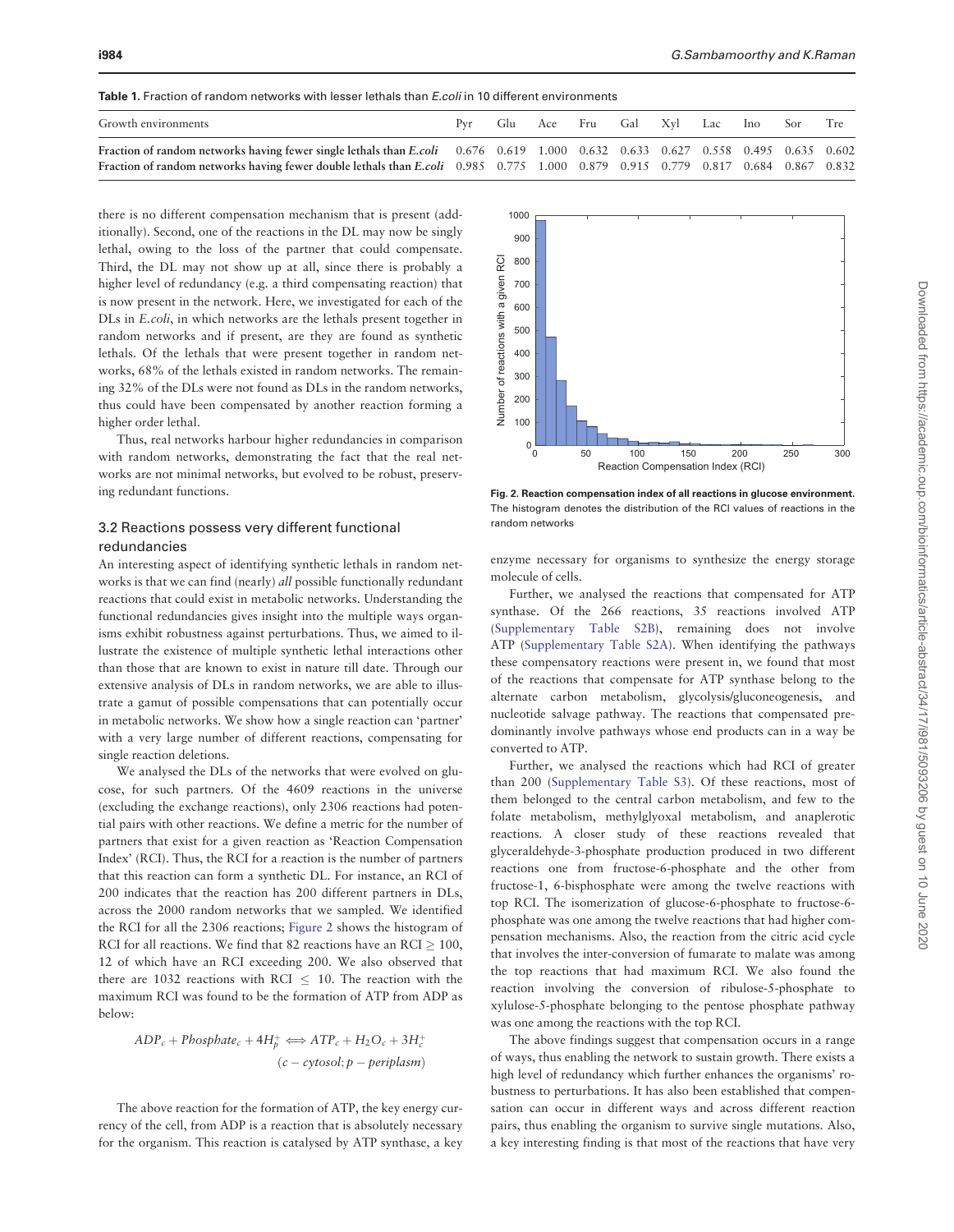high RCI values are absolutely necessary for growth in glucose medium and metabolic networks tend to evolve in a way that has maximum compensation for such reactions.

3.3 How do synthetic lethals vary across environments? Synthetic lethals across environments has been studied previously in the yeast metabolic network ([Harrison](#page-6-0) et al., 2007). However, a study of synthetic lethals across random networks in different environments helps us to better understand the space of synthetic lethals and how reactions can compensate for one another. We identified DLs in all the 2000 random networks that were evolved on glucose on all 10 different environments under consideration (as described in Section 2).

Figure 3 shows the distribution of DLs in a given number of environments; the DLs are dependent on environments in which the network grows on. There were 163 DLs which were identified in all environments thus, establishing the fact that there are some synthetic lethals which occur irrespective of the environments the networks thrive on. A closer look at the DLs in different environments suggests that there exists DLs which are constrained by the environments the networks grow on. Of the unique DLs that were identified on the networks evolved on glucose, 8043 DLs were unique to environments. This implies that these reaction pairs are present only in one environment and absent in the other nine environments.

The environmentally independent DLs can be regarded as 'core' synthetic lethals which tend to compensate for each other under all environmental conditions. On the other hand, there exist lethals that are unique to environments or occur in a few environments that compensate for each other in only a specific growth medium. This is in agreement with the published work on synthetic lethals of yeast on varied environments [\(Harrison](#page-6-0) et al., 2007) that establishes two types of synthetic lethals: environmentally independent and environmentally dependent.

On analysis of the 163 DLs present in all environments, seven of these reaction lethals were found as lethals in E.coli in all environments. A surprising finding is that the 163 lethals had reactions nonnative to E.coli acquired from the universe as the networks evolved and still are also common in all environments. Thus, it illustrates that metabolic networks could evolve to acquire reactions that can compensate for the existing reactions in the network under multiple environmental conditions.

The number of environmentally dependent DLs was identified as in [Table 2.](#page-5-0) We could observe that inosine medium has the maximum fraction of DLs specific to its environment. The fraction of lethals that are environmentally dependent in acetate environment is the least in comparison to all other environments. This could potentially be since reactions that involve in the growth on inosine environment are different from those networks that assimilate the other carbon sources.

The distribution of synthetic DLs across different environments begs an interesting question: suppose we were to consider the entire universe of reactions as a giant metabolic network, how do the characteristics of the lethals change? Thus, we went ahead to analyse the lethals in the universe of reactions.

# 3.4 Identification of higher order lethals in the universe

An analysis of essential reactions in a universe of reactions has been carried out previously (Barve et al.[, 2012\)](#page-6-0), which illustrates that single lethals in the universe are also essential in any (random) network they are present in. Such reactions were termed superessential, as they are absolutely required for growth on a particular medium.

to only one environment, while the last bar shows that a small number of lethals (163) were found in each of the ten environments studied here

 $^{0}$ <sup>0</sup>

Number of DLs

We here extended this idea for synthetic lethals to understand if all the synthetic DLs present in the universe occur in random networks. We thus identified the DLs in the universe for glucose environment.

We identified 102 lethal pairs in the universe of reactions, on a glucose environment. These 102 pairs are constituted by 135 reactions. We analysed the number of times each lethal pair in the universe appears in our random networks. We found that 12 lethal pairs were present in more than 400 random networks. Around 14 DLs were present in less than 10 networks. The 102 lethal pairs can be termed 'universal double lethals' since they exist as DLs in the universe, and thus cannot possess further reactions that can compensate for the above reactions.

We then compared the DLs in the universe with those in E.coli. We envisioned three scenarios: first, if both the reactions that form a DL in the universe are present together in E.coli, they would remain a DL. Second, if one of the reactions is blocked, owing to nonavailability of reactants, the other would be a single lethal. Third, if only one of them is present in E.coli, the reaction would end up as a single lethal. Of the 102 DLs in the universe, 16 lethals had both reactions present in E.coli. Of these 16, 12 lethal pairs remained as lethals in E.coli, while in four of them, one of the reactions in the pair was singly lethal. In case of the remaining 86 of the DLs from the universe, only one of the reactions in a lethal pair was present in E.coli, and the reaction was single lethal in each of the 86 cases. It would be very interesting to further extend these analyses to all the random networks studied herein, which might point to other interesting compensatory mechanisms.

We further went ahead to analyse the other DLs that were present in the random networks, beyond these 102 DLs, and if it is possible to use the information on higher order lethals that exist in the universe to identify some of these DLs. To this end, we enumerated the triple lethals (TL) in the universe on glucose environment using Fast-SL, which identified 122 TLs. Given any TL set, the loss of one of the reactions would make it a DL set. Thus, there are a potential 3 2  $(3)$  $\times$  122 = 366 DL sets that could exist across the random networks. Dropping repetitions, we identify that there are 240/366

unique possible DLs. We analysed the overlap of these enumerated lethals with the DLs in each of the random networks and found that

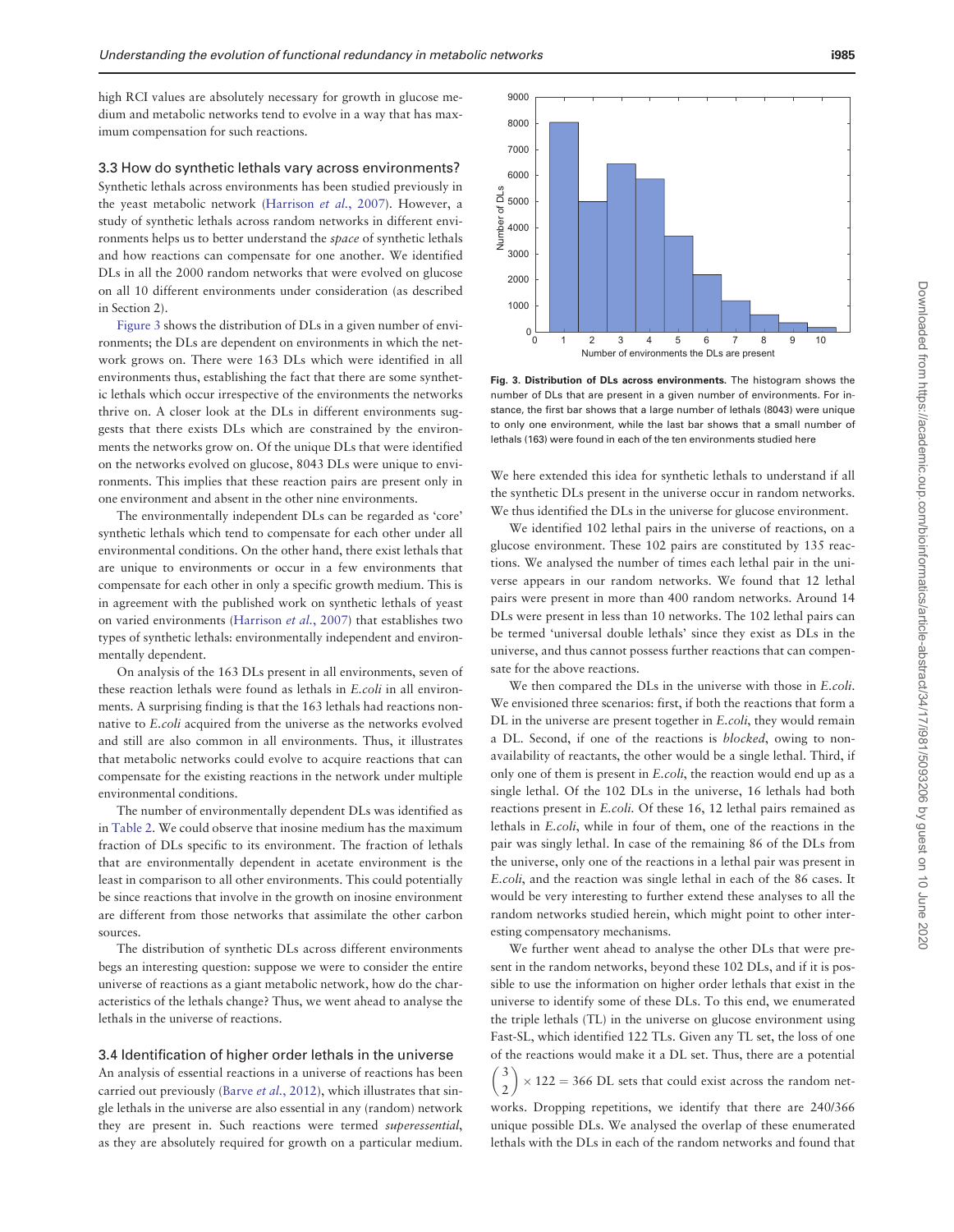<span id="page-5-0"></span>

| Growth environments                                    |      | ulu  | Ace   | Fru  | Gal  | Xvl | Lac  | <b>Ino</b> | Sor  | 1 re |
|--------------------------------------------------------|------|------|-------|------|------|-----|------|------------|------|------|
| Fraction of lethals that are environmentally dependent | 0.04 | 0.09 | 0.007 | 0.03 | 0.02 |     | 0.06 | 0.19       | 0.02 | 0.06 |

only a fraction of the DLs found in random networks could be found using the TLs in the universe. This could possibly illustrate that the additional DLs that exist in random networks are a subset of further higher order lethals present in the universe.

In summary, the universe tends to have varied compensations, which may exist as such in random networks or predominantly result in lower order lethals. The analyses also reveal the layered compensatory mechanisms that exist in different metabolic networks owing to the different set of reactions present in them. We could find many DLs in random networks that neither exist as DLs in the universe nor are a subset of TLs in the universe, thus pointing towards the existence of higher order redundancies in metabolism.

# 3.5 Random networks illustrate how very diverse reactions can compensate for one another

Compensatory mechanisms are sometimes very straightforward, such as producing the same key metabolite. However, there are instances where the synthetic lethals occur in different pathways, and their compensatory functions are less understood until explored thoroughly. To identify such lethals from the random networks that perform varied functions, we studied some of the lethals identified (in random networks) for their biological significance.

We observed that some widely different reactions, which belong to different pathways, exist as synthetic lethal pairs. For example, the reaction below forms a synthetic lethal pair in random networks while they are absent in E.coli and the universe of reactions. The conversion of chorismate to pyruvate and 4-Hydroxybenzoate, which forms a part of the ubiquinone biosynthesis forms a synthetic lethal pair with the production of 4-Hydroxymandelate from p-hydroxyphenylpyruvate, which is involved in the biosynthesis of antibiotics. When we analysed the enzymes which catalyse these reactions, we found that the former reaction is catalysed by a lyase (EC 4.1.3.40) and the latter by oxidoreductase (EC 1.13.11.46).

Another example of a non-intuitive lethal is the conversion of L-Glutamyl-tRNA from L-Glutamate (ModelSEED: rxn06436) and the reaction which involves in the inter-conversion of succinyl-CoA and glycine to aminolevulinate involved in glycine, serine and threonine metabolism (ModelSEED: rxn00599). The two reactions are catalysed by different types of enzymes, one by a ligase (EC 6.1.1.24) and the other by a transferase (EC 2.3.1.37). A few other examples of such non-intuitive lethals are listed in the [Supplementary Table S4](https://academic.oup.com/bioinformatics/article-lookup/doi/10.1093/bioinformatics/bty604#supplementary-data).

Thus, we could identify lethals which are absent in E.coli and universe set of reactions but constitute a synthetic lethal pair in random networks. These included many reactions that perform very diverse functions, yet could form a synthetic lethal pair. Our results pave the way to understand how diverse reactions (or pathways) can form functionally redundant pairs.

## 4 Discussion

Redundancy is a common mechanism employed in cells to achieve robustness. In the context of metabolism, it is interesting to identify how, under different environmental contexts, very different reactions (or, enzymes) within a cell can compensate for one another.

In this study, we carry out an extensive analysis of metabolic networks, to understand how redundancy can exist and evolve in metabolism. Beginning with the metabolic network of E.coli, we construct 2000 'random' metabolic networks using a previously established approach ([Barve and Wagner, 2013](#page-6-0)). Each of these metabolic networks has the same size as E.coli and exhibits growth on a minimal glucose medium. These random networks essentially mimic the evolution of E.coli on such an environment. Through a comprehensive study of synthetic lethals across these 2000 random networks in 10 different environments, we shed light on how very diverse reactions (or enzymes) can compensate for one another in metabolic networks. Our results also point towards deep redundancy in the organization of cellular metabolism.

Firstly, we see that E.coli harbours a significantly higher number of single lethals and DLs in nearly all of the environments we considered here. Real networks, thus, are not minimal networks, which merely comprise the least number of reactions necessary for survival in the growth medium but have a high level of redundancy. In other words, the real network tends to retain a larger number of functionally redundant reactions in comparison to random networks. This finding demonstrates that nature preserves redundant functions, enabling survival even when they are subjected to single mutations.

Next, we studied the number of possible different compensations that a single reaction can have. We found that around 12 reactions had an RCI of > 200, showing how a very large number of reactions can form a synthetic lethal pair with a given reaction. Our results show that very important essential reactions necessary for growth on a particular growth medium tend to evolve more functional redundancies. We also noticed that the key enzyme ATP synthase exhibited a higher number of lethal pairs (266) indicating the significance of the reaction for the survival of organisms. Here, it must be noted that while the reactions may not necessarily exactly compensate for one another, in all cases, the cell cannot survive unless at least one of the reactions in the pair is active. These reactions may act as important links in their respective pathways, which compensate for one another in the metabolic network.

Another interesting finding is that synthetic lethals do vary across environments, although there are certain reaction redundancies that tend to exist in all environments. This was in accordance with earlier published work of synthetic lethals in the metabolic network of yeast under different environmental conditions (Güell et al., [2014\)](#page-6-0), but we additionally observe how the synthetic lethals are shaped, across thousands of random networks that show growth in a given environment.

Our analyses of lethal pairs in the universe of reactions give insight into the layered compensations that occur in different metabolic networks. Also, the enumeration of higher order lethals sheds important light on the different compensatory mechanisms that could exist in any metabolic network. Further, we were able to identify lethal pairs which perform very different distinct functions, yet compensate one another to resist perturbations. These reactions, although they do not have any metabolites in common and involve in very different pathways, form a lethal pair, indicating the essentiality of either of the reactions for survival of the organism.

Although we focus primarily on reactions, the 'unit of deletion' in the model, it is easy to extend this approach to study genes and